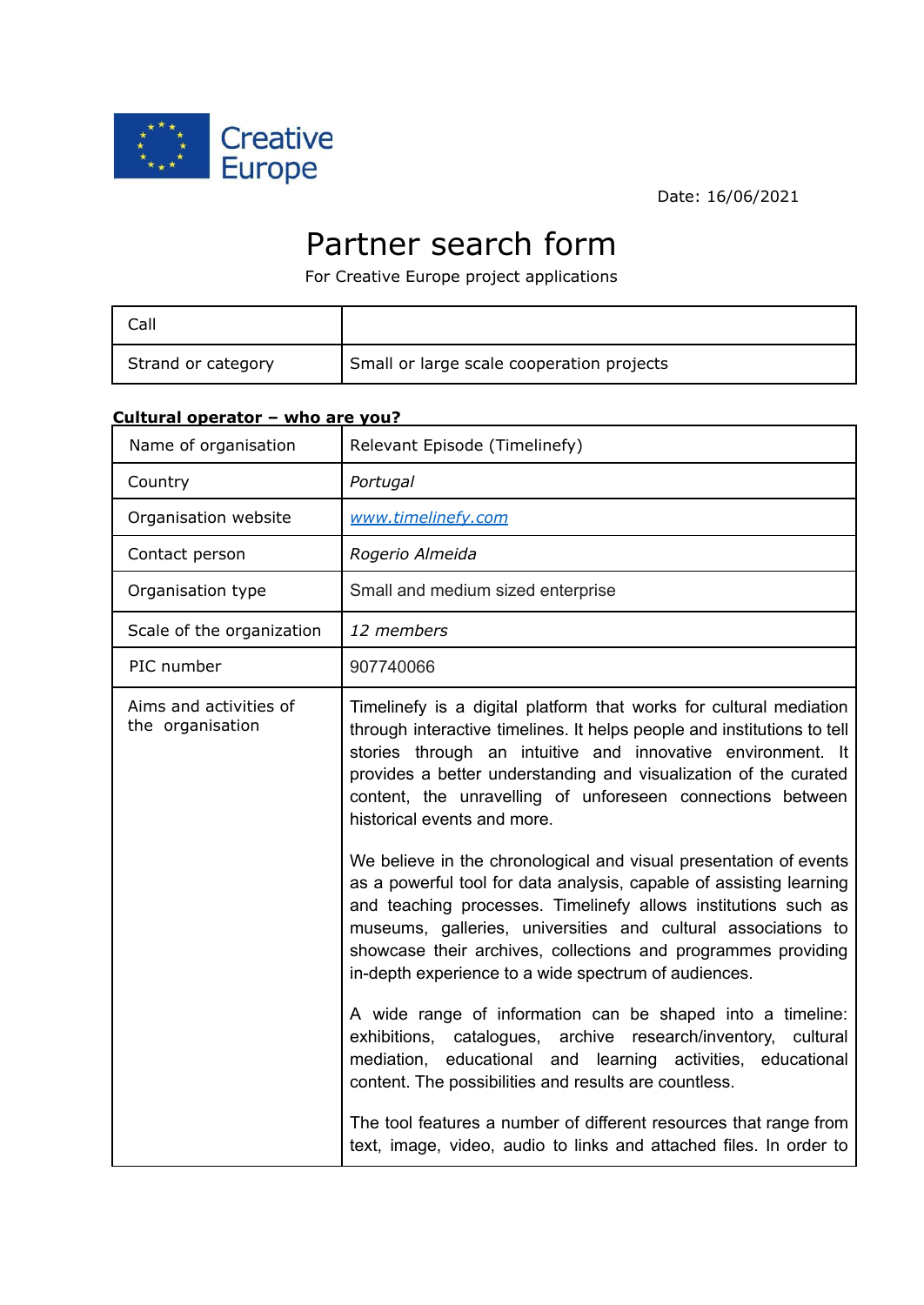|                                            | meet the intended visual image and design, it also presents<br>several customized possibilities.                                                                                                                                                                                                                                 |
|--------------------------------------------|----------------------------------------------------------------------------------------------------------------------------------------------------------------------------------------------------------------------------------------------------------------------------------------------------------------------------------|
|                                            | Our goal is to participate in different kinds of projects, meeting the<br>Cultural Heritage field needs and expectations towards digital<br>solutions. As an ever-evolving tool, we are open to accepting<br>challenges and designing together the best solution. How could<br>we join our strengths in a project collaboration? |
| Role of the organisation<br>in the project | Project Partner                                                                                                                                                                                                                                                                                                                  |
| Previous EU grants<br>received             | N/A                                                                                                                                                                                                                                                                                                                              |

#### **Proposed Creative Europe project – to which project are you looking for partners?**

| Sector or field                                   | Cultural Heritage Institutions, Art and Culture Associations,<br>Digital solutions enterprises, Institutions or enterprises<br>related to Cultural heritage recovery; Cultural and Artistic<br>audience development; Education, Digital Learning |
|---------------------------------------------------|--------------------------------------------------------------------------------------------------------------------------------------------------------------------------------------------------------------------------------------------------|
| Description or summary<br>of the proposed project |                                                                                                                                                                                                                                                  |
| Partners currently<br>involved in the project     |                                                                                                                                                                                                                                                  |

\* By answering "yes" you confirm that the information provided can be shared publicly by the Creative Europe Desks in the countries participating in the Creative Europe programme, in order to support your search for partners.

#### **Partners searched – which type of partner are you looking for?**

| From country or region                 | Any                                                                                                                                                                                                              |
|----------------------------------------|------------------------------------------------------------------------------------------------------------------------------------------------------------------------------------------------------------------|
| Preferred field of expertise           | Cultural Heritage Institutions, Art and Culture Associations,<br>Digital solutions, Digitalization, Cultural heritage recovery;<br>cultural and artistic audience development; Education and<br>Digital Learning |
| Please get in contact<br>no later than |                                                                                                                                                                                                                  |